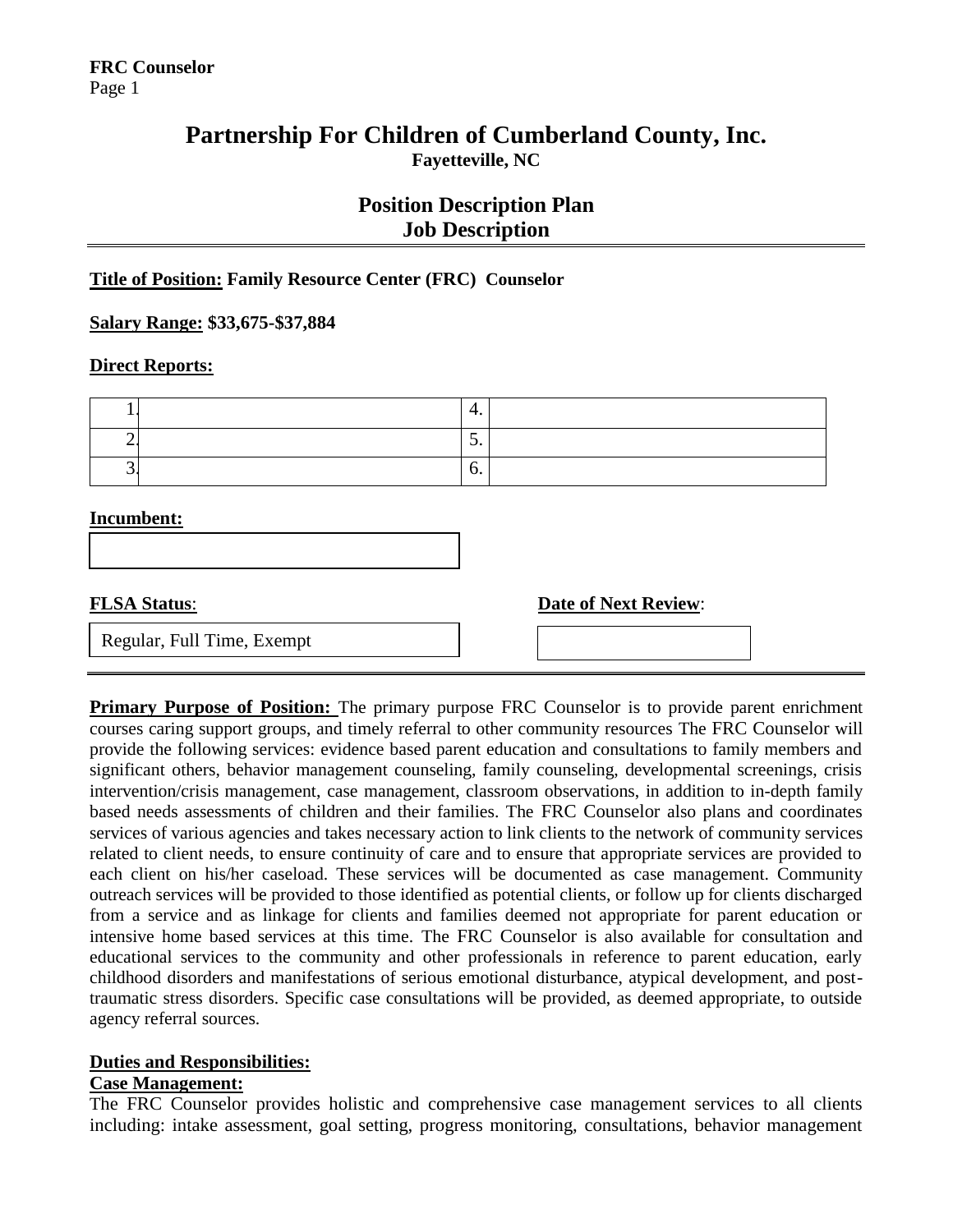#### **FRC Counselor** Page 2

counseling, crisis intervention, and advocacy and referrals. Clientele consist of families with children birth to five with multiple needs including parents who are coping well but have one or two concerns with their child's behavior or development; parents of child(ren) with mild to moderate behavior difficulties; parents of children with severe behavioral difficulties; and families with serious challenges. Participants are self-referred or they are referred by community partners such as ECE professionals, NC Pre-K staff, health professionals, social workers and anyone else who determines that a particular family is in need of support.

The FRC Counselor provides case management and/or community outreach services to children and their families in an attempt to facilitate the accessing of all resources possible to meet the family's needs. The FRC Counselor conducts ongoing assessments and reassessments of the progress and informs the parents/caregivers and others on important issues. The family is assisted in completing referral procedure for other services when indicated. The FRC Counselor also advocates with other agencies and programs on behalf of the client.

- **Assessment/Evaluation:** The FRC Counselor performs assessments and family based needs assessment on a scheduled or walk-in basis. The FRC Counselor will complete Family Needs Assessment to determine the nature and extent of familial, environmental, developmental, personal and/or social problems. Advanced interview skills are required. The Protective Factors Survey (PFS), as well as the Nurturing Skills Competency Scale (NSCS) and Adult-Adolescent Parenting Inventory (AAPI) are administered to parents
- **Developmental Screenings:** The FRC Counselor may provide developmental screenings to include but not limited to Ages & Stages Questionnaires (ASQ) and Brigance Screens in classrooms, preschool/child care centers, or with individual children as needed, throughout Cumberland County. Consultation with parents and teachers on results of screenings will also occur. The clinician will assist the parents/primary caregiver(s) and teachers with coordinating referrals to ensure access to other resources, as well as completing reassessments and follow up on identified children.
- **Classroom Observation:** The FRC Counselor conducts classroom observation for child care facilities with a child with disruptive behavior. Behavior always occurs in a *context*, and observing in that context is critical for defining and understanding the behavior. Observations may also help to identify the antecedents (what happens before the target behavior) and consequences (what happens after the target behavior) so that meaningful behavioral interventions can be developed.
- **Parent Counseling:** The FRC Counselor provides counseling sessions offered in the home or the community. The FRC Counselor also provides consultation to family members and significant others and behavior management counseling. The FRC Counselor is available for crisis intervention and crisis management services to clients and families.
- **Consultation/Education:** The FRC Counselor conducts provider consultation and training and education groups as appropriate. The FRC Counselor serves as a resource to the community and other professionals on early childhood development nurturing parenting programs, atypical development, and behavior management strategies. The FRC Counselor will provide evidence based parenting education focusing on social and emotional development, behavior management and nurturing skills. Referrals from NC Pre-K or others for students score is at or below the cut off score for the questionnaire/age.
- **Referral:** FRC Counselor plans, coordinates services of various agencies and refers in order to link parents/caregivers to the network of community services related to the family's needs, to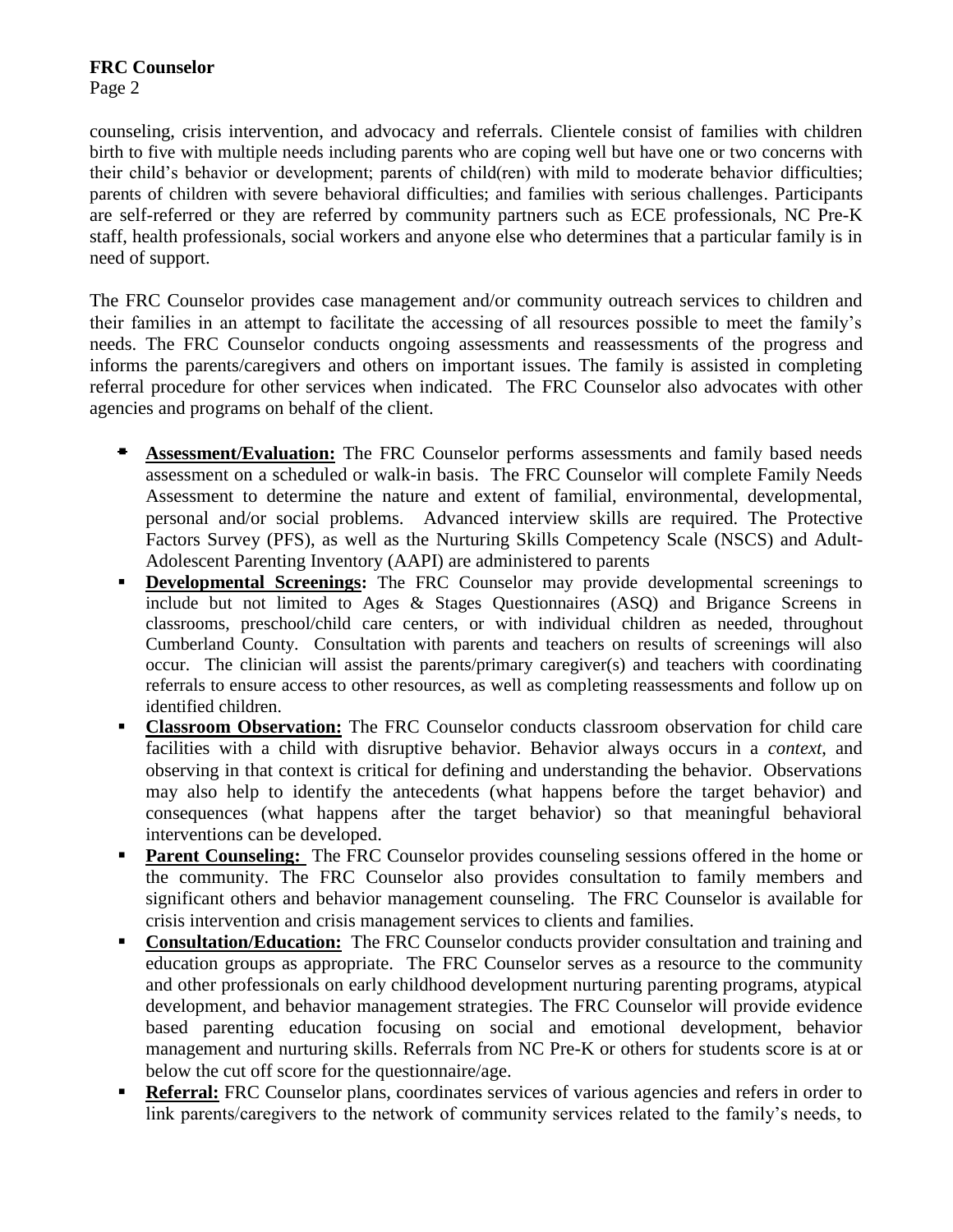ensure continuity of care. These services are documented as case management. FRC Counselor assists families in completing referral procedure for other services when indicated.

- **Family Advocate:** The FRC Counselor appears in court hearings when subpoenaed to do so. These are generally Family Court hearings, when adjudications of abuse, neglect and dependency are rendered. The FRC Counselor would appear to present the needs of the child and family and provide an update on progress toward counseling goals, lack of progress (when applicable) and factors enhancing or impeding progress. At times the FRC Counselor may appear in District Court or Superior Court, when client cases involving custody or criminal proceedings of abuse are being scheduled. The FRC Counselor would again present information on family status/needs as well as other material pertinent to the case. In some rare cases the counselor may appear as an expert witness, if so qualified, in child mental health issues, with expert being determined by the judicial system.
- **Record Keeping:** The FRC Counselor maintains up-to-date records on clients consistent with state and local guidelines. This FRC Counselor completes screenings, admission assessments: social, family, medical, developmental, nutritional, educational and legal histories; counseling goal plans; attendance of all programs; documents follow up, aftercare and outreach efforts related to program contracts, care management plans and maintains up-to-date progress notes. The FRC Counselor will maintain all statistical records in order to complete quarterly/yearly reports. The FRC Counselor will administer pre and post assessments to track parent's current level of effective parenting practices and complete follow-up telephone calls and prepare and mail letters to parents who do no complete required program services.

**Community Outreach:** Community outreach services will be provided for those identified as potential clients entering the system, as well as those clients and families deemed not appropriate for intensive home based services. These services are intended to facilitate the individual accessing resources that are more appropriate at the time and to monitor the success of the intervention. The FRC Counselor supports PFC community outreach opportunities when appropriate.

**Subject Matter Expert**: The FRC Counselor serves as a resource person to staff and the public with respect to parent education evidence based/information practices. The FRC Counselor serves as a resource to the community and other professionals on early childhood disorders, nurturing parenting programs, atypical development, and behavior management strategies.

**Professional Development:** The FRC Counselor will participate in supervision sessions as needed. Agency meetings will be attended as appropriate. The FRC Counselor will attend educational and/or training sessions geared toward enhancing job skills as well as maintenance of certifications as deemed appropriate. The FRC Counselor will also read and review professional literature to keep abreast of current developments in the social work profession particularly as it relates to delivery of Smart Start services.

**In addition**. In the event the FRC Counselor possesses bilingual skills, the incumbent may be required to perform translation services at the direction of the President.

Travel may be required, as needed. Personal vehicle may be required for travel.

The FRC Counselor will attend committee meetings and participate in community events and PFC sponsored events at the direction of the President.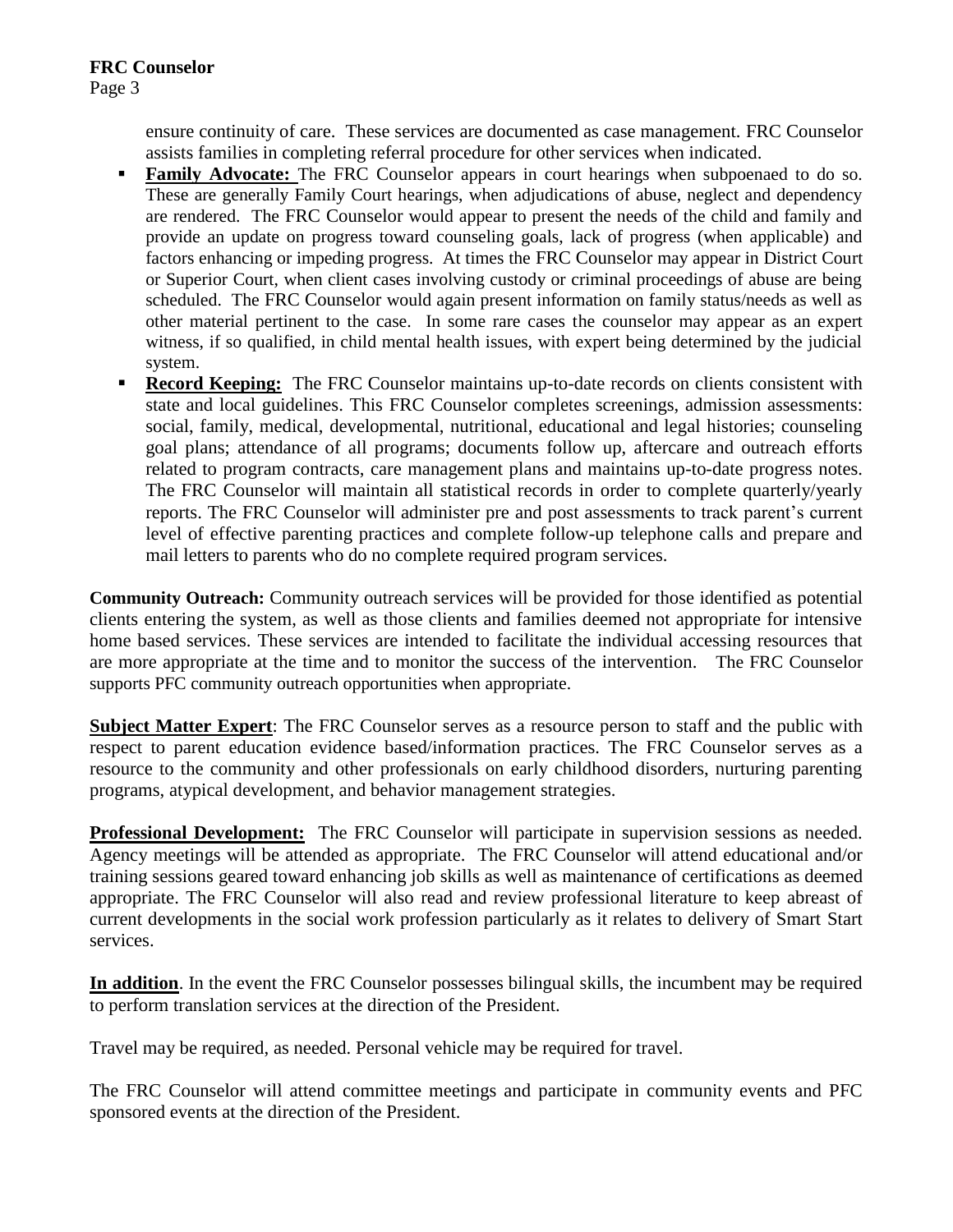# **FRC Counselor**

Page 4

It is the responsibility of all staff to contribute to the positive work environment at PFC.

PFC staff may work multiple grant activities: Time worked will be allocated as appropriate.

PFC staff may work in other counties at the direction of the PFC President or designee; Time worked will be allocated as appropriate.

PFC employees will abide by the PFC policies and procedures and confidentiality statement in regards to working with sensitive information.

Frequent evening and/or weekend work required in service delivery areas may be required.

The FRC Counselor is responsible for other duties as assigned.

### **ESSENTIAL FUNCTIONS :(4)**  *Non-Exempt/Exempt Non-Supervisor*

1. Responds to concerns/complaints (internal and/or external) in a professional/timely manner; refers concerns/complaints to immediate supervisor, when appropriate; maintains composure at all times;

2. Assumes responsibility for personal productivity and quality of work; recognizes/communicates problems and suggests solutions to immediate supervisor;

3. Carries out directions; follows through and completes assignments in acceptable time frames; applies technical and procedural know-how to get the job done in an acceptable manner; adjusts behavior for the effective use of time and resources;

4. Effectively supports co-workers in establishing and achieving objectives while showing courtesy and respect toward others;

5. Assumes responsibility for managing personal time/schedules/deadlines; advises immediate supervisor of any conflict which may inhibit the organization's obligations; observes established rules/policies/procedures;

6. Communicates ideas/information for improving efficiency/procedures/cost control;

7. Coordinates time off/time away from work site with immediate supervisor to minimize disruptions to the unit/ organization;

8. Takes initiative to accomplish goals; demonstrates ability to learn on the job; maintains appropriate skills for the position;

9. Interacts with other departments/providers to assure information that affects the organization is communicated to the proper recipients.

10. Acknowledges and abides by all PFC established policies and procedures.

### **Knowledge, Skills, and Abilities:**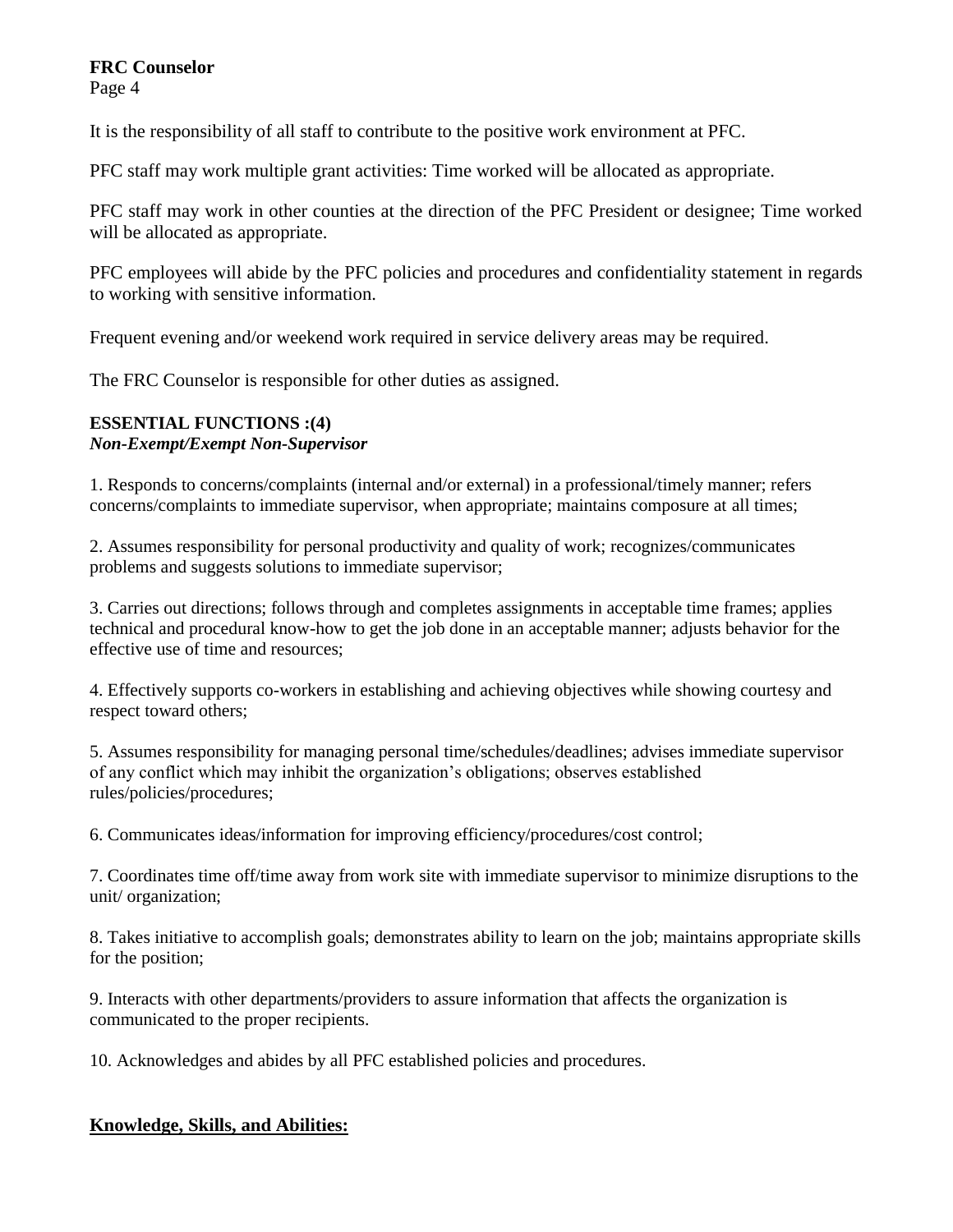# **FRC Counselor**

Page 5

- 1. Skill in establishing and maintaining effective therapeutic relationships with clients individually, in families and in groups, in order to execute treatment and assessment interventions.
- 2. Thorough knowledge of mental health principles, techniques and practices, and the application to intensive home based services, family psychotherapeutic work and care management. As well as knowledge of psychopathology to include familiarity with various types of mental illnesses; how to use the DSM-IV; techniques of diagnostic evaluation.
- 3. . Certified in Nurturing Parenting Program.
- 4. Knowledge of various types of assessment tools to include but not limited to Nurturing Skills Competency Scale, Adult-Adolescent Parenting Inventory, Protective Factor Survey. As well as knowledge in Developmental Screening tools such as Ages & Stages Questionnaires (ASQ), Brigance Screens, Denver & Parents' Evaluation of Developmental Status (PEDS) .
- 5. Considerable knowledge of principles of child development, child and family psychotherapy, including problem solving, behavioral modification, re-educative and insight-oriented techniques, social skills development, functional family therapy techniques, cognitive restructuring and a solid foundation in principles of home based/family based treatment modalities.
- 6. Considerable knowledge of social services, court system, governmental and private organizations; resources in the community, region and state.
- 7. The ability to establish and maintain effective working internal and external relationships with supervisors, colleagues and clients.
- 8. Knowledge of the laws, regulations, and policies which govern the program.
- 9. The ability to express ideas clearly and concisely and to plan and execute work effectively.
- 10. Considerable knowledge of community resources concerned with providing services to preschool children and their families.

### **Education and Experience - Minimum Requirements:**

1. Master's degree in Social Work or other a human services field and four years of counseling/counseling that provides experience in techniques of counseling and therapeutic assessments, one of which must have been supervised. Knowledge of and experience with individuals who have mental illness, knowledge of recovery and ability to provide hope, experience in person-centered care and experience with group facilitation preferred.

OR

2. Bachelor's degree in Social Work or other a human services field and five years of related human service counseling or counseling experience which provides the above experience, one of which must have been supervised.